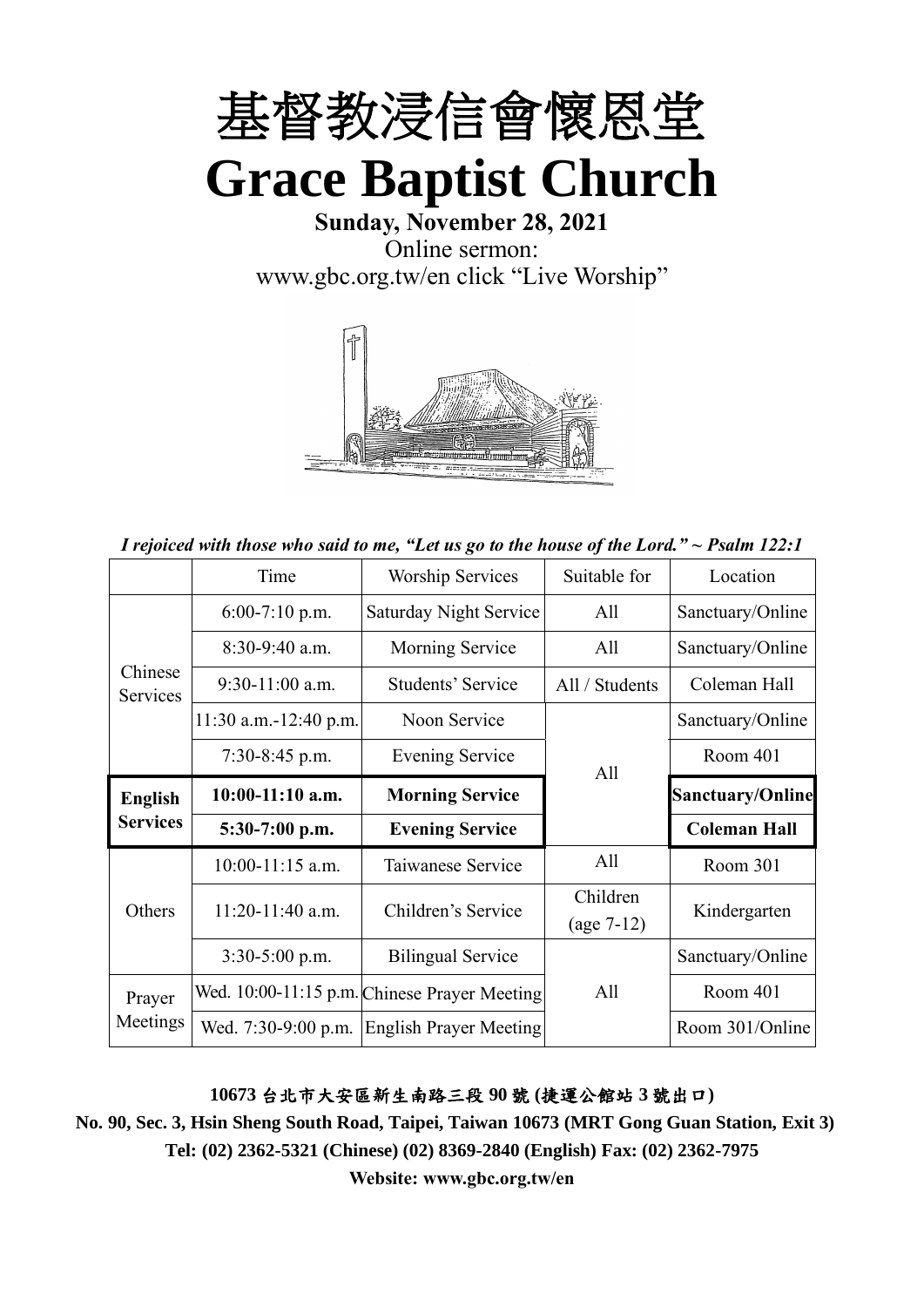|                                      | Morning Worship Service - 10:00 a.m.<br>Sunday, November 28, 2021                                                                                                                    |                                                                                            |
|--------------------------------------|--------------------------------------------------------------------------------------------------------------------------------------------------------------------------------------|--------------------------------------------------------------------------------------------|
| Prelude                              |                                                                                                                                                                                      | Vicky Lin                                                                                  |
| <b>Advent Reading</b>                |                                                                                                                                                                                      | Lin Family                                                                                 |
| Greeting/Prayer                      |                                                                                                                                                                                      | Anne Tan                                                                                   |
| Worship through Music                | "Jesus, Strong and Kind"                                                                                                                                                             |                                                                                            |
| Pastoral Prayer                      |                                                                                                                                                                                      | Pastor Nick Brideson                                                                       |
| Worship through Music                | "He Will Hold Me Fast"                                                                                                                                                               | Anne Tan                                                                                   |
|                                      | "Still"                                                                                                                                                                              |                                                                                            |
| <b>Offertory Prayer</b>              |                                                                                                                                                                                      | Roy Treurnicht                                                                             |
| Tithes and Offerings                 |                                                                                                                                                                                      |                                                                                            |
| Doxology                             |                                                                                                                                                                                      |                                                                                            |
| Special Music<br>Pray for Our Church | "Bow the Knee"                                                                                                                                                                       | <b>Hallel Singers</b>                                                                      |
| <b>Scripture Reading</b>             | Genesis 22:1-8                                                                                                                                                                       | Pastor Kevin Wang                                                                          |
| Message                              | Confidence in Times of Testing                                                                                                                                                       | Pastor Nick Brideson                                                                       |
| <b>Response Song</b>                 | "It Is Well with My Soul" - $\#410$                                                                                                                                                  |                                                                                            |
| Benediction                          |                                                                                                                                                                                      |                                                                                            |
| Welcome                              |                                                                                                                                                                                      |                                                                                            |
| <b>Closing Song</b>                  | "As the Lord Is with Us"                                                                                                                                                             | Anne Tan                                                                                   |
|                                      |                                                                                                                                                                                      |                                                                                            |
| Postlude                             | A - "Cry Room" (at the back of the Sanctuary): without child's parents there.<br>B - "Kindergarten Green Room" (enter next to GBC's back exit door): with at least one parent there. |                                                                                            |
| Prelude                              | Evening Worship Service – 5:30 p.m.<br>Sunday, November 28, 2021                                                                                                                     |                                                                                            |
| <b>Advent Reading</b>                |                                                                                                                                                                                      |                                                                                            |
| Prayer                               |                                                                                                                                                                                      |                                                                                            |
| Worship through Music                | "The Heart of Worship"                                                                                                                                                               |                                                                                            |
| Greeting                             |                                                                                                                                                                                      |                                                                                            |
| Pastoral Prayer                      |                                                                                                                                                                                      | Vicky Lin<br>Michael Tsai<br>Wu Family<br>Alex Chen, Leader<br><b>Pastor Nick Brideson</b> |
| Worship through Music                | "Come Adore the Humble King                                                                                                                                                          | Alex Chen, Leader                                                                          |
|                                      | "His Mercy Is More"                                                                                                                                                                  |                                                                                            |
|                                      | "I Want to Know You"                                                                                                                                                                 |                                                                                            |
| <b>Offertory Prayer</b>              |                                                                                                                                                                                      | Max Feng                                                                                   |
| Tithes and Offerings                 |                                                                                                                                                                                      |                                                                                            |
| Pray for Our Church                  |                                                                                                                                                                                      |                                                                                            |
| <b>Scripture Reading</b>             | Genesis $22:1-8$                                                                                                                                                                     |                                                                                            |
| Message                              | Confidence in Times of Testing                                                                                                                                                       |                                                                                            |
| Response Song                        | "Build My Life"                                                                                                                                                                      |                                                                                            |
| <b>Closing Prayer</b>                |                                                                                                                                                                                      |                                                                                            |
| Welcome                              |                                                                                                                                                                                      |                                                                                            |
| Closing Song<br>Postlude             | "Come Adore the Humble King"                                                                                                                                                         | Pastor Kevin Wang<br>Pastor Nick Brideson<br>Alex Chen, Leader<br>Michael Tsai             |

- ⚫ Through prayer, to build the body of Christ
- ⚫ From the body, to do the work of mission in Taipei, Taiwan, and neighboring countries *"but you will receive power when the Holy Spirit has come upon you; and you shall be My witnesses both in Jerusalem, and in all Judea and Samaria, and even to the remotest part of the earth." -* Acts 1:8 (NASB)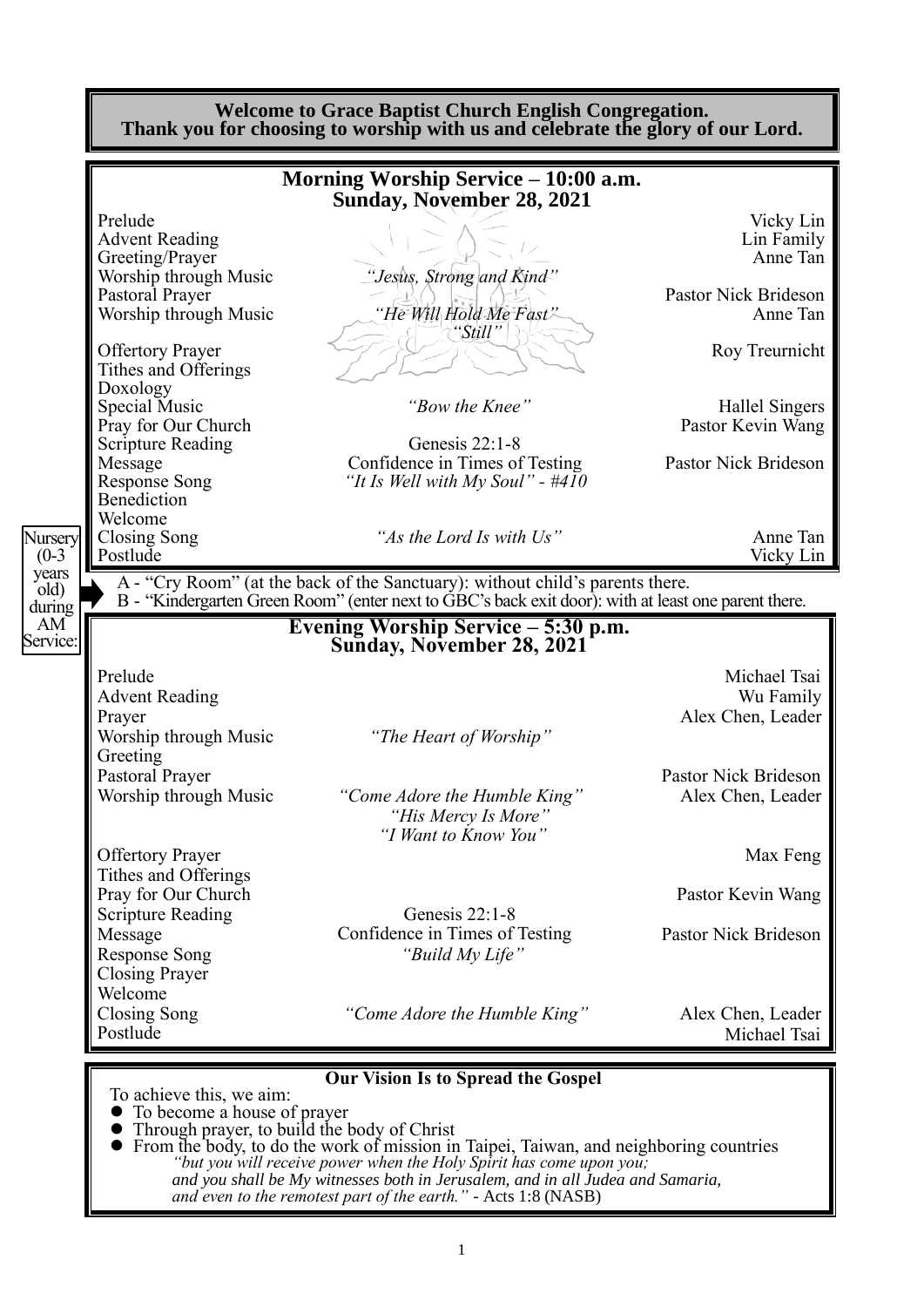# **Sermon Topic: Confidence in Times of Testing Scripture: Genesis 22:1-8**

#### **Speaker: Pastor Nick Brideson November 28, 2021**

#### **Scripture: Genesis 22:1-8 (NASB)**

**<sup>1</sup>** Now it came about after these things, that God tested Abraham, and said to him, "Abraham!" And he said, "Here I am." **<sup>2</sup>** He said, "Take now your son, your only son, whom you love, Isaac, and go to the land of Moriah, and offer him there as a burnt offering on one of the mountains of which I will tell you." **<sup>3</sup>** So Abraham rose early in the morning and saddled his donkey, and took two of his young men with him and Isaac his son; and he split wood for the burnt offering, and arose and went to the place of which God had told him. **<sup>4</sup>** On the third day Abraham raised his eyes and saw the place from a distance. **<sup>5</sup>** Abraham said to his young men, "Stay here with the donkey, and I and the lad will go over there; and we will worship and return to you." **<sup>6</sup>** Abraham took the wood of the burnt offering and laid it on Isaac his son, and he took in his hand the fire and the knife. So the two of them walked on together. **<sup>7</sup>** Isaac spoke to Abraham his father and said, "My father!" And he said, "Here I am, my son." And he said, "Behold, the fire and the wood, but where is the lamb for the burnt offering?" **<sup>8</sup>** Abraham said, "God will provide for Himself the lamb for the burnt offering, my son." So the two of them walked on together.

**Notes:**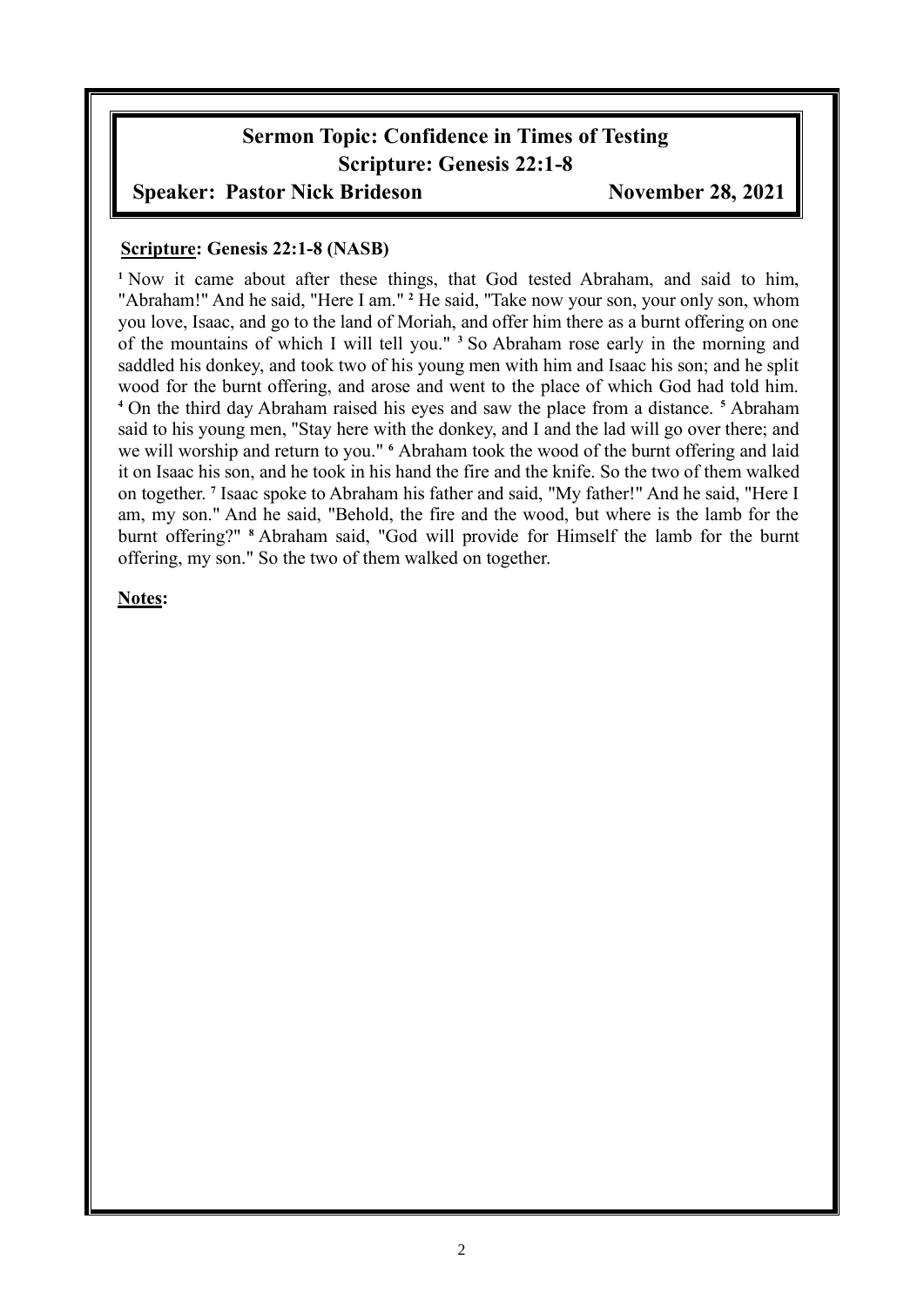#### ★ **Recruiting for Christmas Eve Program Counselors (Chinese):** GBC needs people to serve as counselors (陪談員) for the Chinese Christmas Eve Service from 7:30 p.m. on Friday, December 24. If you speak Chinese, are available to serve, and can join a training session from 2:00 to 4:00 p.m. on Saturday, December 4, please contact SueJenny Hsu at suejenny@gbc.org.tw. Deadline for registration is TODAY, Nov. 28.

#### ★**Children's Sunday School Teacher**

**Training (in Chinese):** Sister Nadia Chen is going to teach on "Classroom Management" for this Children's Sunday School Teacher Training (in Chinese) TODAY (Nov. 28) from 2:00 to 3:00 p.m. Please email by noon to attend at: [Taipei.gbc.children@gmail.com.](mailto:Taipei.gbc.children@gmail.com)

#### ★ **Free Flu Shots / Colon, Oral & Cervical Cancer Screening:**

**Date/Time/Location:** 10:00 a.m. ~ 1:00 p.m.; TODAY (Nov. 28); near GBC front deck Please wear a mask and bring your Insurance Card or ID. A limited number of gifts will be given to the first participants.

## ★ **Musical/Dance Performers Needed:**

Bazaar Ministry is seeking individuals or groups as musical/dance performers to perform on GBC's front deck. Brothers and sisters who can perform on week nights through December, (each performance 15-20 minutes,) please provide name(s), repertoire, available dates to perform, and equipment needed, and contact Bo at 2362-5321 ext 130 to sign up (Email: bo@gbc.org.tw).

## ★ **Evergreen Fellowship Christmas**

**Caroling:** Please join Evergreen Caroling this year on December 4. We will practice in Room 401 from 12:00 noon and sing in Gong Guan area from 2:00 to 4:00 p.m. Please join us directly.

★ **Epidemic Relief Application:** Brothers and sisters who were or are affected by COVID-19 may be eligible to apply for GBC's Epidemic Relief Fund. Check our website for details.

## **Bible Studies for Life: Winter Season Starts Dec. 5**

We will have 13 sessions on Sundays from December 5 to February 27, 2022.

We have six Bible Studies for Life adult classes available. Please check classroom information listed on page 6 and join one of the classes directly from December 5.

## **Lord's Supper Available**

For those who worship with us regularly and are unable to join us for worship in the Sanctuary on December 5th, you may go to the GBC front desk to pick up a 2-in-1 Lord's Supper cup and join us for worship and the Lord's Supper online.

## **Bible Interpretation Class**

If you would like to learn how to –

- read the Bible more correctly; and
- identify if someone is incorrectly handling the Bible

then the Bible Interpretation Class is for you. We will be looking at the book of Hebrews on Sundays 2:00 to 3:15 p.m. in Room 402 from December 5, for 15 weeks. All are welcome.

If you have questions, please look for the leader Ross or email him at: ross.hohl@gmail.com

## **Orphanage Visit TODAY**

We will meet at the front deck at 2:00 p.m. No training is required.



Participants in this ministry must be registered members of GBC.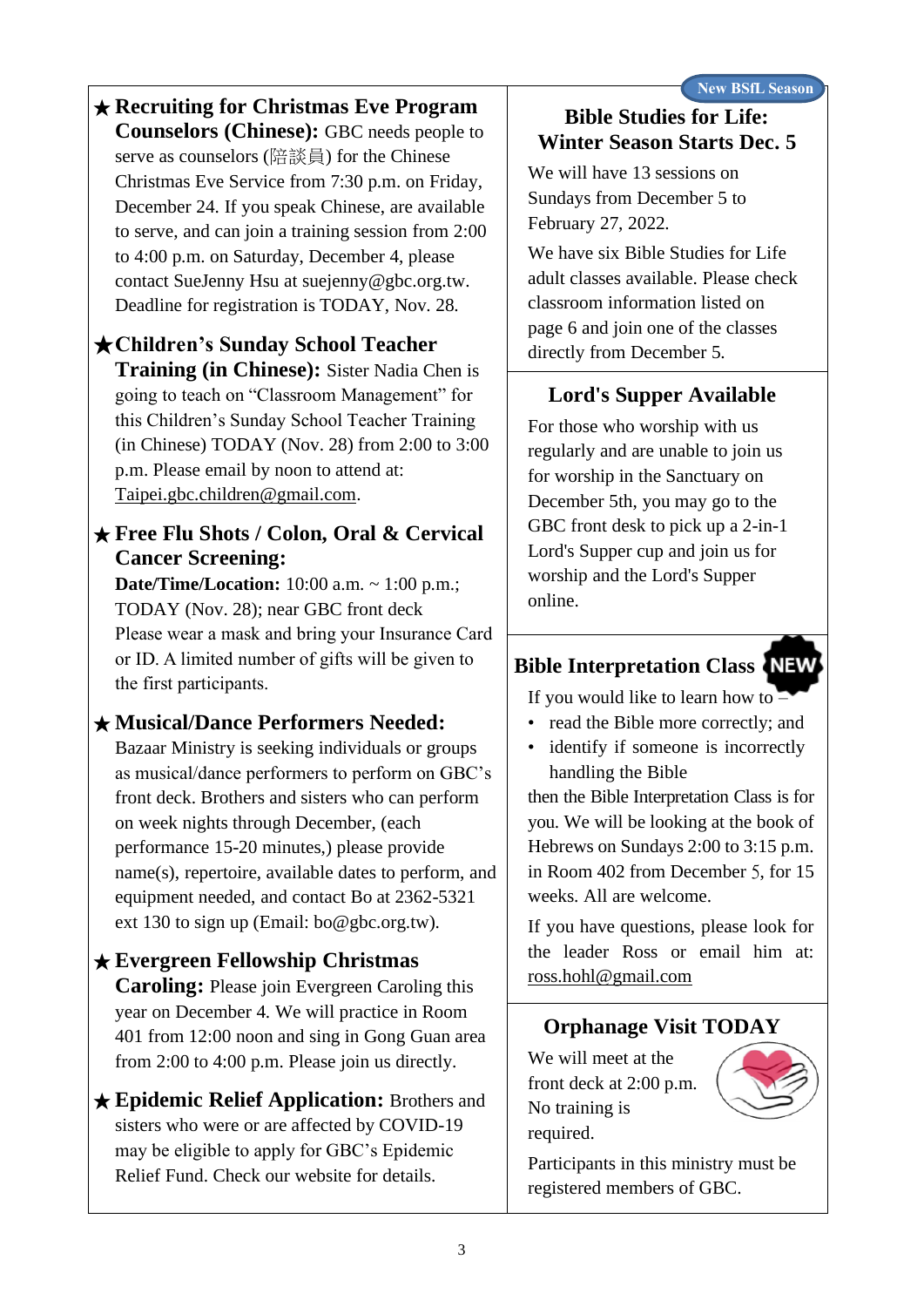#### *Happy Birthday, Jesus!*

*A wonderfully practical way to appropriately celebrate Christmas will soon be shared with all of Grace Baptist Church. Keep watching your bulletin and listen closely to upcoming announcements for further details.*



#### **Scholarship/Grant Results** Twelve people from the English Congregation have received scholarships/grants. May the Lord bless their study and guide them through their education. The receivers are (names in alphabetical order): - Abebayehu Yohannes Tesfaye Axel Rodriguez Charlene Lin - Foua Xiong Joram Mburu Maria Jose Carbajal MaryAnn Chiu - Max Feng Monica Kong Praise Tan Samuel Chiu - Shirley Priscilla Gunawan

|                 |                 | <b>2021 Christmas and Year-End Events</b>                                            |                     |
|-----------------|-----------------|--------------------------------------------------------------------------------------|---------------------|
| Date            | <b>Time</b>     | Event                                                                                | Location            |
|                 | $10:00 - 11:10$ | <b>Choir Christmas Presentation</b>                                                  | <b>Sanctuary</b>    |
|                 | $11:30 - 13:00$ | <b>Chinese Christmas Service</b>                                                     | Sanctuary           |
|                 | $11:30 - 12:30$ | <b>AWANA Christmas Presentation</b>                                                  | <b>Room 401</b>     |
|                 | 14:00-16:00     | <b>Mabuhay Fellowship Christmas Program</b>                                          | <b>B05</b>          |
| Dec. 19 (Sun.)  |                 | <b>Note:</b> Our regular Christmas Potlucks are cancelled this year due to COVID-19. |                     |
|                 | $19:30 - 21:30$ | Heavenly Melody Christmas Evangelical Musical                                        | Sanctuary           |
| Dec. 24 (Fri.)  | 22:00-23:00     | <b>Christmas Eve Service</b>                                                         | <b>Coleman Hall</b> |
|                 | $23:30 - 01:30$ | Christmas Eve Midnight Concert                                                       | Sanctuary           |
| Dec. 25 (Sat.)  | $10:00 - 13:00$ | <b>Indian Christmas Celebration</b>                                                  | <b>Coleman Hall</b> |
|                 | $21:00 - 22:30$ | <b>Year-End Prayer Meeting</b>                                                       | <b>Room 401</b>     |
| Dec. $31(Fri.)$ | $23:00 - 00:30$ | <b>Year-End Communion Service</b>                                                    | <b>Coleman Hall</b> |
|                 |                 | <b>★★★ ENGLISH SERVICES IN BOLD ★★★</b>                                              |                     |

## **AWANA & Preschool Enrolling Students**

The AWANA & Preschool programs are enrolling new students. Children aged 3 – 5 years old can enroll in the preschool program, and elementary school children over 5 years old can enroll in the AWANA program. Please bring your children and register them in Room 401 from 11:20 a.m. on Sunday.

If you need further details, please contact the leaders:

- Preschool leader: Joanna Peng [\(joanna1285@hotmail.com\)](mailto:joanna1285@hotmail.com)
- AWANA leader: Ming Lai [\(minglai88@gmail.com\)](mailto:minglai88@gmail.com)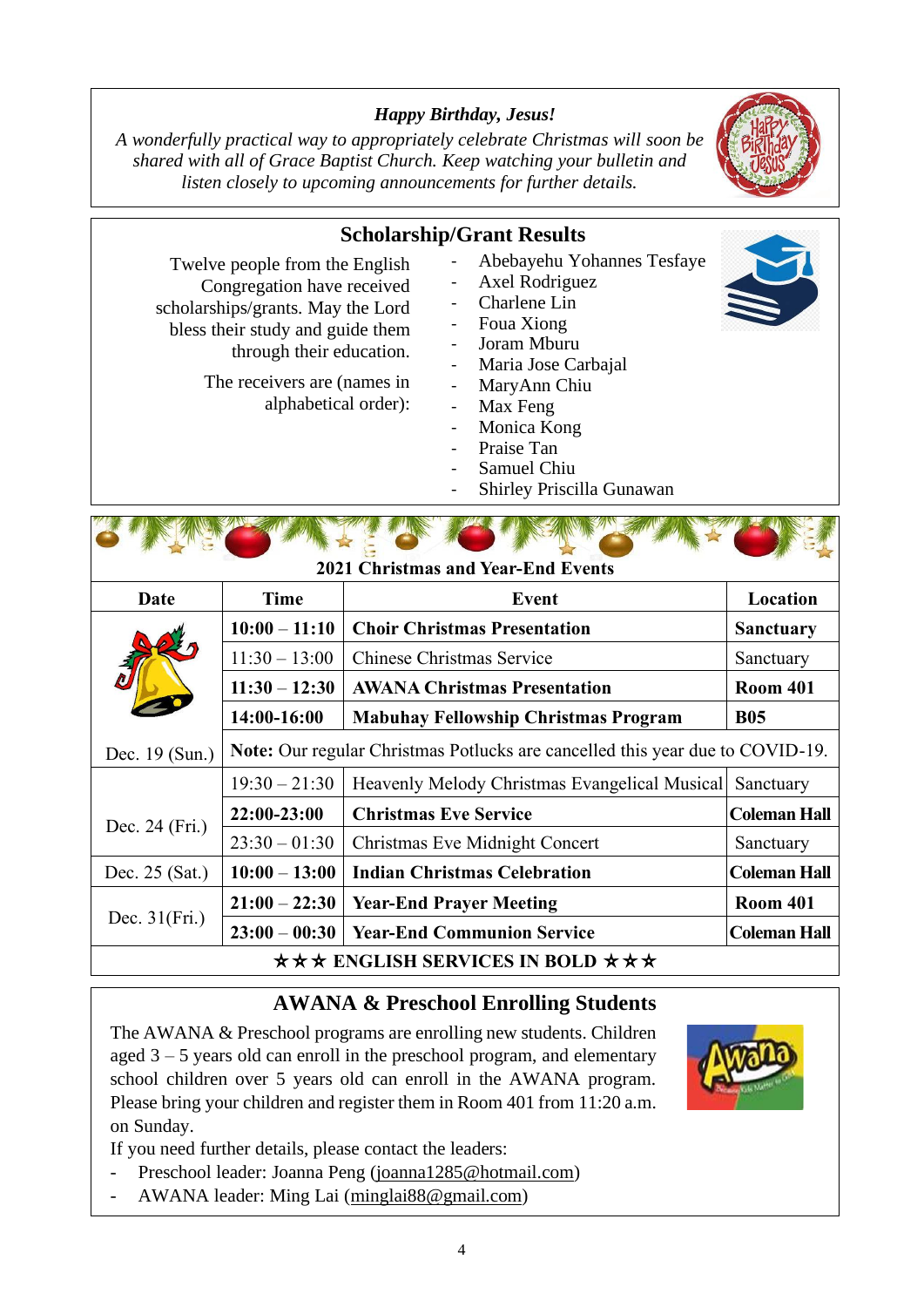## **Mabuhay Fellowship**



Today (November 28) and Dec. 5 and 12, the Mabuhay Fellowship will suspend its Tagalog Bible study.

On Dec. 19 at 2:00 p.m. in basement Room B05, the MF will have a Christmas program to celebrate the

birth of the Lord Jesus. There will be an exchanging of gifts, and, if you want to join, bring a gift worth at least NT\$ 200. All are welcome to celebrate with us on Dec. 19.

The Mabuhay Fellowship comprises Filipinos aiming to share God's love and light through worship, prayer, Bible study, fellowship, gospel sharing, and other ministries.

## **Young Adults Fellowship – Dec. 4**

Young Adults Fellowship is for young adults from the age of 20-35 to study God's Word and fellowship together.



It regularly meets 1st and 3rd Saturdays from 4:30 to 6:00 p.m. at WanFu 22 (next to GBC building). Next meeting will be this Saturday, **December 4**.

Contact Pastor Kevin Wang if you would like to join the fellowship at:  $k$ evin $@$ gbc.org.tw.

|                                                                                                                                                                                                                                                                                                                                                                                                                                                                                                                                                                |                                                                                                                                                                                                                                                                                                                                                                                                                               | <b>English Congregation Leaders</b>                                                                                                                                                                                                                                                                                                                                                                                                                                                      |                                                                                                                                                                                                                                                                                                                                                                                                        |                                                                                                                                                                                                                                                                                                           |
|----------------------------------------------------------------------------------------------------------------------------------------------------------------------------------------------------------------------------------------------------------------------------------------------------------------------------------------------------------------------------------------------------------------------------------------------------------------------------------------------------------------------------------------------------------------|-------------------------------------------------------------------------------------------------------------------------------------------------------------------------------------------------------------------------------------------------------------------------------------------------------------------------------------------------------------------------------------------------------------------------------|------------------------------------------------------------------------------------------------------------------------------------------------------------------------------------------------------------------------------------------------------------------------------------------------------------------------------------------------------------------------------------------------------------------------------------------------------------------------------------------|--------------------------------------------------------------------------------------------------------------------------------------------------------------------------------------------------------------------------------------------------------------------------------------------------------------------------------------------------------------------------------------------------------|-----------------------------------------------------------------------------------------------------------------------------------------------------------------------------------------------------------------------------------------------------------------------------------------------------------|
|                                                                                                                                                                                                                                                                                                                                                                                                                                                                                                                                                                |                                                                                                                                                                                                                                                                                                                                                                                                                               | English Leading Pastor: Nick Brideson                                                                                                                                                                                                                                                                                                                                                                                                                                                    |                                                                                                                                                                                                                                                                                                                                                                                                        |                                                                                                                                                                                                                                                                                                           |
| <b>Pastor Nick Brideson</b>                                                                                                                                                                                                                                                                                                                                                                                                                                                                                                                                    | Minister Priscilla Liao                                                                                                                                                                                                                                                                                                                                                                                                       |                                                                                                                                                                                                                                                                                                                                                                                                                                                                                          | Pastor Kevin Wang                                                                                                                                                                                                                                                                                                                                                                                      |                                                                                                                                                                                                                                                                                                           |
| <b>Adult Education</b><br>/Mission                                                                                                                                                                                                                                                                                                                                                                                                                                                                                                                             | AM Worship                                                                                                                                                                                                                                                                                                                                                                                                                    | Children's<br>Education/Caring                                                                                                                                                                                                                                                                                                                                                                                                                                                           | PM Worship                                                                                                                                                                                                                                                                                                                                                                                             | Youth/Fellowship                                                                                                                                                                                                                                                                                          |
| <b>Adult Education</b><br>Nick Brideson<br>nick@gbc.org.tw<br><b>Foreign Mission:</b><br><b>Medical/Dental Team</b><br>Armand Lim<br>rmanlim@yahoo.com<br><b>VBS</b> Team<br>Priscilla Liao<br>priscilla@gbc.org.tw<br><b>Taiwan Mission:</b><br><b>TaiTung Team</b><br>Cherrie Gow Lim<br>cvgow@yahoo.com<br><b>Orphanage Ministry</b><br>Julie Chen<br>yuling0914@gmail.com<br><b>NTU Friday English</b><br><b>Conversation Group</b><br>Roy Treurnicht<br>gbcecntuclass@gmail.com<br><b>Ethiopian Students</b><br>Group<br>Abex Tesfaye<br>abex98@gmail.com | <b>Morning Music</b><br>Cherrie Gow Lim<br>cvgow@yahoo.com<br><b>Morning Greeters</b><br>Chien Ferng<br>cferng@gmail.com<br><b>Adult Choir</b><br><b>Hand Bell Choir</b><br>Juliet Jao<br>lenyinjao@gmail.com<br><b>Hallel Singers</b><br>Cherrie Gow Lim<br>cvgow@yahoo.com<br><b>Morning Fellowship Tea</b><br>Yuri Shih<br>yuchen phone@hotmail.com<br><b>Morning Multimedia</b><br>Vicky Lin<br>gbcmorningmedia@gmail.com | <b>Cryroom Children's</b><br><b>Care Ministry</b><br>Abby Tu<br>abbbytu@gmail.com<br><b>AWANA Preschool</b><br>Joanna Peng<br>Joanna1285@hotmail.com<br><b>AWANA Spark Group</b><br>Crystal Turner<br>elisayeh@yahoo.com<br><b>AWANA T&amp;T Group</b><br>Ming Lai<br>minglai88@gmail.com<br><b>Prayer Ministry</b><br>Priscilla Liao<br>priscilla@gbc.org.tw<br><b>Hospital Visitation</b><br>Amanda Lou<br>lou.amanda@gmail.com<br><b>Small Groups</b><br>Women<br>General<br>Ministry | <b>Evening Music Team</b><br>Alex Chen<br>gbceworshipteam@gmail.com<br><b>Evening Greeters</b><br>Vicky Kuo<br>asiaglobe999@gmail.com<br><b>Evening Multimedia</b><br><b>Grant Burgess</b><br>grantburgess@live.co.za<br><b>Evening Tea / Baptism</b><br><b>Celebration Fellowship</b><br>Michelle Cheng<br>yealincheng@yahoo.com<br><b>Baptism Support</b><br>Aline Kao<br>$aline(\theta)$ gbc.org.tw | <b>Trinity Youth</b><br>(Grade 7 and above)<br>Grant & Kirsten Burge<br>grantburgess@live.co.za<br><b>Mabuhay Fellowship</b><br>Ava Zamora<br>avazam@yahoo.com<br><b>Young Adults</b><br>Fellowship<br>Kevin Wang<br>kevin@gbc.org.tw<br><b>Small Groups</b><br>- Youth<br><b>Students</b><br>- Parenting |

#### **Secretarial staff Deacon**

|                 | SueJenny Hsu |  |
|-----------------|--------------|--|
| uejenny@gbc.org |              |  |

Aline Kao (part-time) aline@gbc.org.tw

Yuri Shih yuchen\_phone@hotmail.com

**Alternate Deacon** SueJenny Hsu Aline Kao (part-time) <br>suejenny@gbc.org.tw aline@gbc.org.tw suejenny@gbc.org.tw aline@gbc.org.tw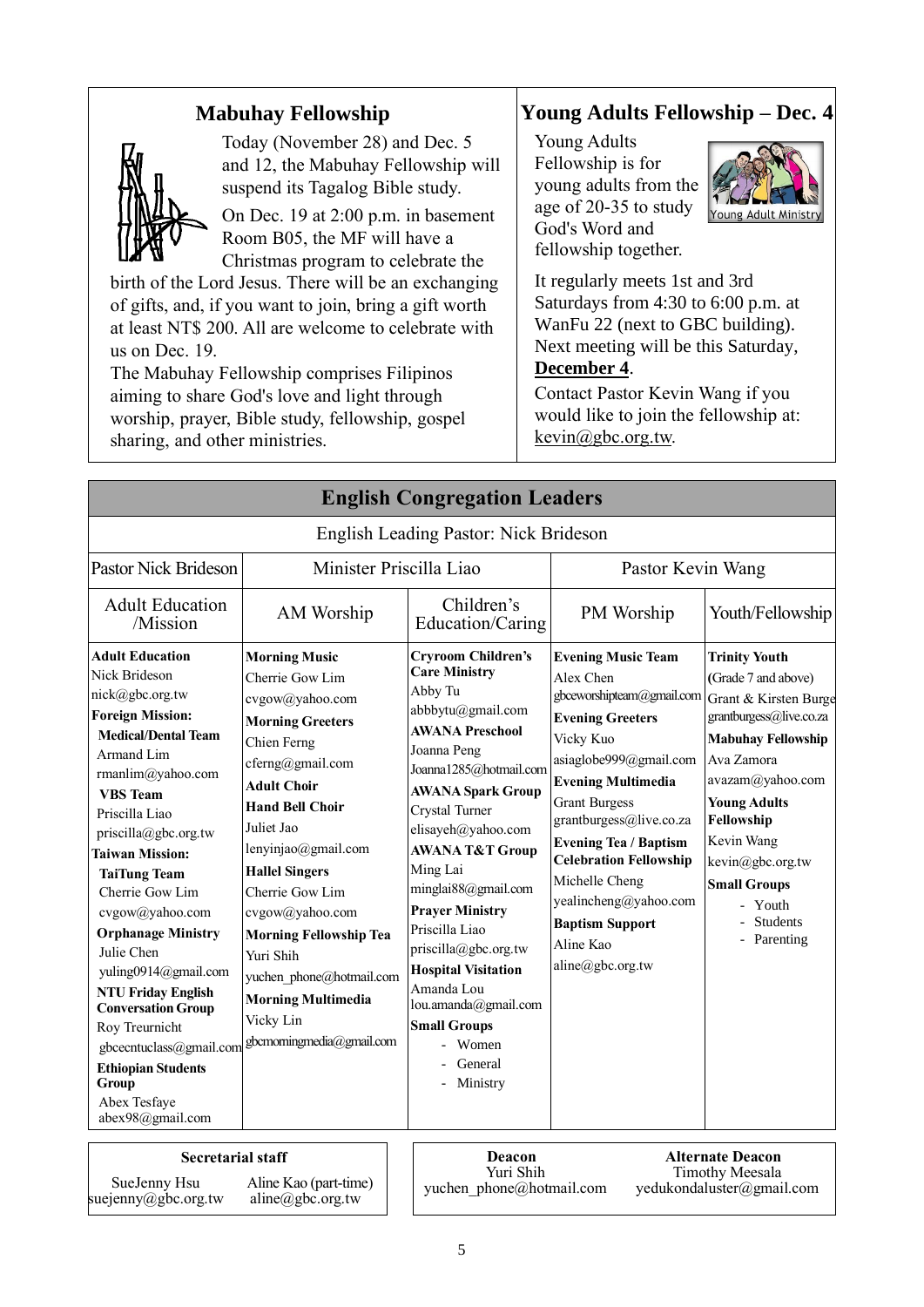|                                                     | $\star\star$ Sunday School Information - Join the class directly $\star\star$                                                              |                                                       |
|-----------------------------------------------------|--------------------------------------------------------------------------------------------------------------------------------------------|-------------------------------------------------------|
| <b>Class</b>                                        |                                                                                                                                            | Time & Room                                           |
| <b>Beginning Christian Life</b>                     |                                                                                                                                            |                                                       |
| Alpha – New and non-Christians                      |                                                                                                                                            | Will restart soon. Please watch for the restart date. |
| Christianity 101 - required for baptism             | 11:30 a.m.                                                                                                                                 | Mount of Olives                                       |
| <b>Maturing Christians</b>                          |                                                                                                                                            |                                                       |
| <b>Bible Studies for Life</b>                       | $11:30$ a.m. classes:<br>- Room B04<br>Room B05<br>WanFu 20 A<br>- WanFu 20 C<br>2:30 p.m.<br>- Room 305<br>4:00 p.m. class (Online class) |                                                       |
|                                                     |                                                                                                                                            | Contact Aline for information: aline@gbc.org.tw       |
| <b>Developing Leaders</b>                           |                                                                                                                                            |                                                       |
| <b>Bible Interpretation</b>                         | $2:00 - 3:15$ p.m.                                                                                                                         | Resumes <br>Room 402<br>Dec. 5                        |
| <b>Youth: Grade 7 and above</b>                     |                                                                                                                                            |                                                       |
| <b>Bible Studies for Life</b>                       | $11:45$ a.m. $-12:45$ p.m.                                                                                                                 | Room 405                                              |
| <b>Children</b>                                     |                                                                                                                                            |                                                       |
| Nursery - Age 3 and under                           | $11:20$ a.m. $-12:50$ p.m.                                                                                                                 | Kindergarten                                          |
| Preschool - Age 3 to 5                              | $11:40$ a.m. $-12:40$ p.m.                                                                                                                 | Room 403                                              |
| AWANA - Kindergarten $(\pm \mathcal{H})$ to Grade 6 | $11:30$ a.m. $-1:00$ p.m.                                                                                                                  | Rooms 401/404                                         |

|                                       | $\star \star$ Fellowships – Join a fellowship directly $\star \star$ |            |  |  |  |
|---------------------------------------|----------------------------------------------------------------------|------------|--|--|--|
| Fellowship                            | <b>Time</b>                                                          | Location   |  |  |  |
| Mabuhay                               | Sundays 2:00 - 4:00 p.m.                                             | <b>B05</b> |  |  |  |
| Young Adults $(20 - 35 \text{ y.o.})$ | $1^{\text{st}}$ & $3^{\text{rd}}$ Saturdays 4:30 - 6:00 p.m.         | WanFu 22   |  |  |  |

|                          | $\star\star$ Small Groups – Contact the leader to join $\star\star$                                                                          |                                                           |                                                               |              |  |
|--------------------------|----------------------------------------------------------------------------------------------------------------------------------------------|-----------------------------------------------------------|---------------------------------------------------------------|--------------|--|
| Type                     | <b>Name</b>                                                                                                                                  | Day/Time                                                  | <b>Location/Contact Emails</b>                                |              |  |
| <b>Students</b>          | NTU Friday English<br><b>Conversation Group</b>                                                                                              | Friday<br>$12:20 - 1:10$ pm                               | <b>NTU</b><br>roytreur@gmail.com                              |              |  |
|                          | International Students Group                                                                                                                 | Friday<br>$7:30 - 9:00$ pm                                | WanFu 22A<br>cesaledro57@gmail.com                            |              |  |
| Language/<br>Nationality | <b>Ethiopian Students Group</b>                                                                                                              | Sunday<br>$7:00 - 9:00$ pm                                | Room 307<br>abex98@gmail.com                                  |              |  |
| Parenting                | Parenting Group                                                                                                                              | $2nd$ & 4 <sup>th</sup> Sunday<br>$11:30$ am - $12:30$ pm | GBC Room 402<br>rod syverson@hotmail.com                      |              |  |
| Women                    | Sisters Group (Online)                                                                                                                       | Thursday<br>$7:30 - 9:00$ pm                              | joeym.vanderwerf@gmail.com<                                   | <b>Break</b> |  |
|                          | Salt & Light                                                                                                                                 | Sunday<br>$1:30 - 3:00$ pm                                | <b>GBC Mount of Olives Room</b><br>paulhan2908@gmail.com      |              |  |
|                          | Crown of Beauty                                                                                                                              | Saturday<br>$2:00 - 4:00$ pm                              | <b>GBC Mount of Olives Room</b><br>clemence $4261$ @gmail.com |              |  |
| General                  | Thursday Night Bible<br>Study Group (Online)                                                                                                 | Thursday<br>$7:30 - 9:00$ pm                              | GBC Room 301<br>rod_syverson@hotmail.com                      |              |  |
|                          | YungHe Bible Study Group                                                                                                                     | Friday<br>$7:30 - 9:00 \text{ pm}$                        | YungHe<br>yedukondaluster@gmail.com                           |              |  |
|                          | HsinChu Bible Study Group                                                                                                                    | Friday<br>$7:30 - 8:45$ pm                                | HsinChu<br>rmanlim@yahoo.com                                  |              |  |
| Ministry                 | <b>Hospital Visitation Group</b>                                                                                                             | Thursday<br>$1:30 - 2:30$ pm                              | Near GBC<br>lou.amanda@gmail.com                              |              |  |
|                          | Due to the COVID-19 situation, not all the small groups have been opened.<br>To join or for information, contact the teacher by email above. |                                                           |                                                               |              |  |